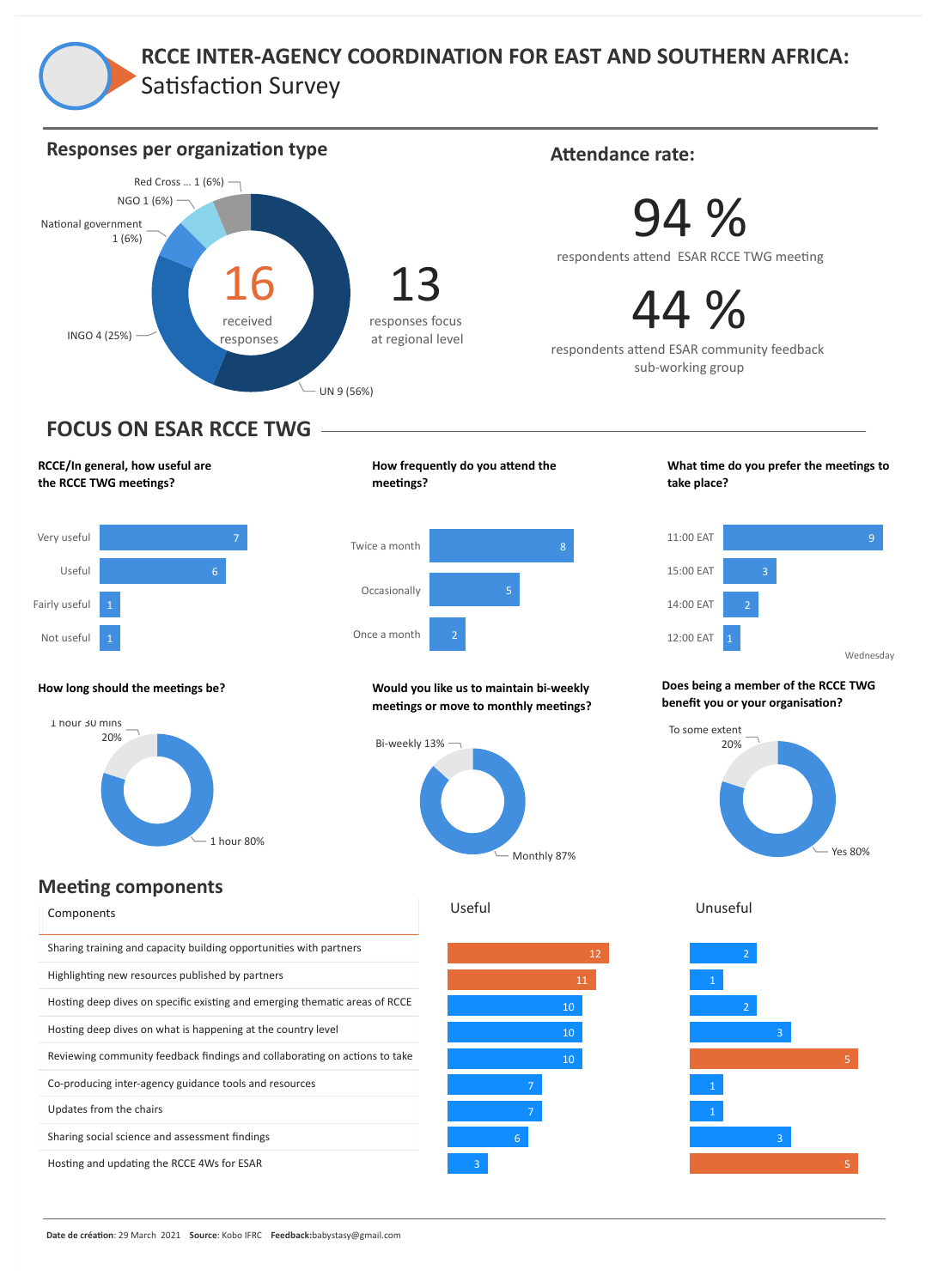## **RCCE INTER-AGENCY COORDINATION FOR EAST AND SOUTHERN AFRICA:** Satisfaction Survey

## **FOCUS ON ESAR RCCE TWG (continued ) -**

### **Meeting benefits:**





### **Recommendation to improve RCCE TWG meetings:**

Can we incorporate other sectors on RCCE as the primary focus is so much on Health /Covid related.

Encourage other organizations to make presentations on the work they are doing.

Invite focal points from national coordination taskforces to facilitate the country or thematic deep dives

Limiting the number of agenda items for each meeting to avoid rushing through or some presenters having to leave without presenting after waiting

Making the sessions more interactive to discuss current challenges we are facing on RCCE. Little impact on behavior change despite allocation of resources, capacity building and guidance notes and tools

Share topline outcomes of the discussions with reps and dep-reps.

Updating the RCCE 4Ws can be done once a month

# **FOCUS ON COMMUNITY FEEDBACK WG**

#### **In general, how useful are the community feedback** sub working group meetings?



**How** frequently do you attend the meetings?





**Does being a member of the community feedback sub-working group benefit you or your**



**How long should the meengs be? Would you like us to maintain bi-weekly**





**meetings** or move to monthly meetings?